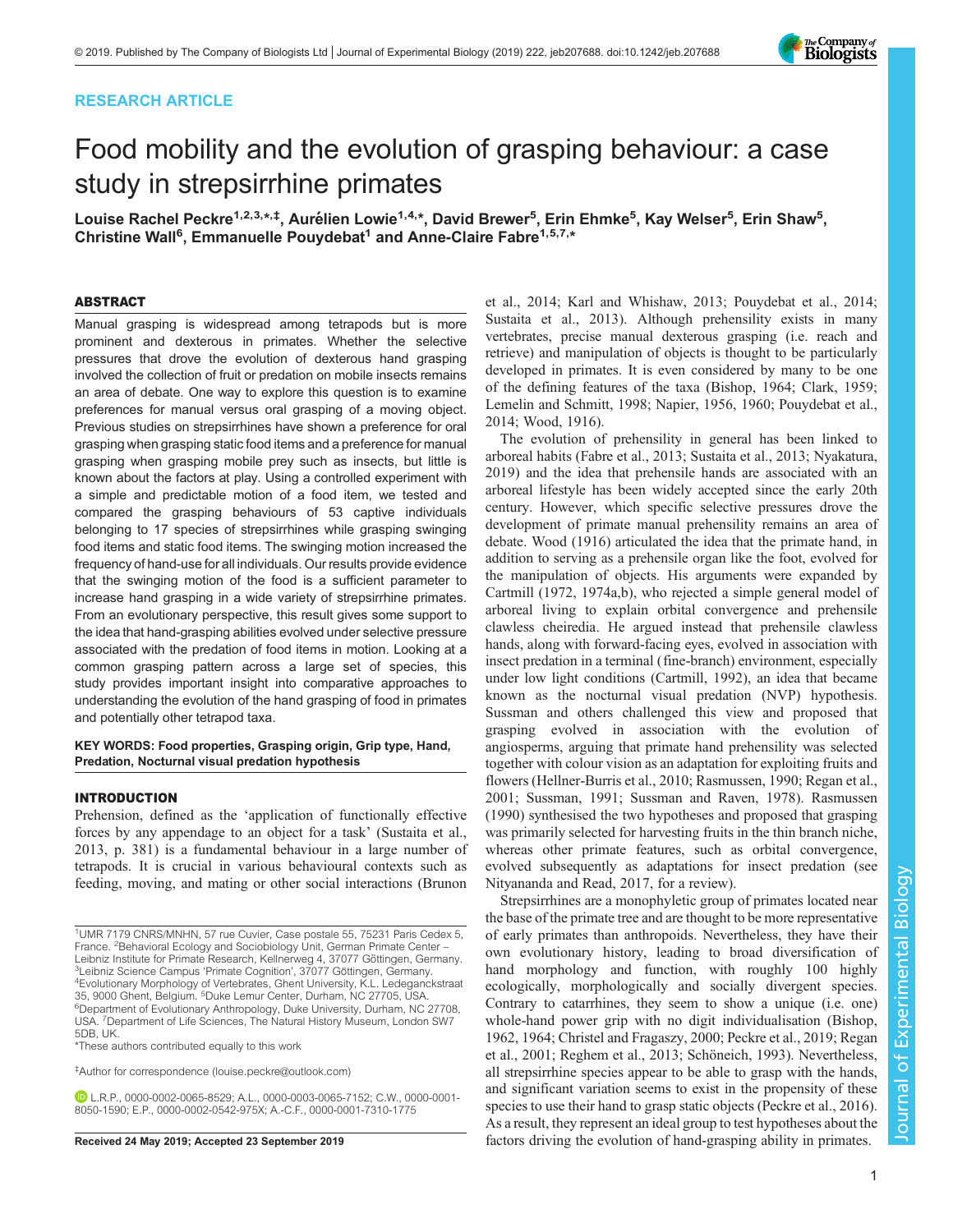<span id="page-1-0"></span>Whether the selective pressures that drove the evolution of dexterous hand prehensility involved the collection of fruit or predation on mobile insects remains an area of debate. One way to explore this question is to examine preferences for manual versus oral grasping of a moving object. Previous studies on strepsirrhines showed a preference for oral grasping when grasping static food items and a preference for grasping strategies involving the hand(s) when grasping living, mobile prey [\(Nekaris, 2005](#page-9-0); [Reghem et al.,](#page-9-0) [2011](#page-9-0); [Scheumann et al., 2011; Siemers et al., 2007; Toussaint et al.,](#page-9-0) [2013](#page-9-0), [2015](#page-9-0); Table 1). Interestingly, [Toussaint et al. \(2013\)](#page-9-0) also showed that hand grasping was increased by both fast- and slowliving prey (cockroaches versus mealworms; Table 1). These results offer support for the NVP hypothesis, but little is known about the specific factors at play in this increased hand use.

First, while the mobile property of living prey is associated with increased hand use compared with oral prey capture, these tests compared food items that differ not only in their mobility but also in their size, Young's modulus and fracture toughness. These are properties that are known to influence grasping strategies [\(Nekaris,](#page-9-0) [2005](#page-9-0); [Peckre et al., 2019](#page-9-0); [Petter, 1962; Pouydebat et al., 2014](#page-9-0); [Scheumann et al., 2011; Toussaint et al., 2013, 2015\)](#page-9-0). [Toussaint](#page-9-0) [et al. \(2015\)](#page-9-0) were the first to test the specific use of the hands to grasp a mobile version of an otherwise static food item by swaying a piece of banana on a string. This static-to-mobile approach reduces the confounding factors due to differences in food properties between the mobile and static food items tested in prior studies (Table 1). More importantly, we argue that this approach also allows testing whether such a simple, predictable movement is sufficient to increase hand use or whether this change in grasping strategy is associated with characteristics specific to living mobile prey that may move in more complex and unpredictable directions.

Second, most of the studies testing for the effect of food mobility on grasping strategies report observations in an arboreal environment. Yet, substrate characteristics are also known to influence grasping strategies ([Fabre et al., 2017](#page-9-0); [Toussaint et al.,](#page-9-0) [2015](#page-9-0)). Hence, though there is consensus on the importance of both the arboreal environment and predation for the evolution of manual-grasping abilities, the effects of substrate and predation on the evolution of grasping abilities still need to be better distinguished by being tested independently.

In this study, we quantitatively tested the effect of swinging food items on grasping behaviours in a broad sample of strepsirrhine species on a non-arboreal substrate while controlling for the effect of food properties. By doing so, we specifically aimed to identify the factors at play in the increased hand use observed and particularly to investigate whether a simple swinging motion is sufficient to increase hand use when grasping food items. The results of [Toussaint et al. \(2015\)](#page-9-0) in the grey mouse lemur (Microcebus murinus) allow us to predict that food items will be grasped

significantly more often with the hand(s) during simple, predictable swinging movements as compared with static food items.

# MATERIALS AND METHODS

## Animals and housing

We collected and analysed data for 53 individuals (30 males and 23 females) belonging to 17 species of strepsirrhines from six out of the seven extant families (excluding the Lepilemuridae; [Table 2](#page-2-0)). All data were collected at the Duke Lemur Center (Durham, NC, USA), where housing conditions and enrichment are similar for all species [\(https://lemur.duke.edu/discover/for-researchers/facilities/](https://lemur.duke.edu/discover/for-researchers/facilities/)). Animal handling was performed in compliance with the International Primatological Society (IPS) Guidelines for the Use of Nonhuman Primates in Research according to the protocol IACUC #A089-14- 04 approved by the Duke University Institutional Animal Care and Use Committee (IACUC). For each individual, relative age was calculated by dividing the actual age of the individual by the longevity of the species in question (based on [Zehr et al.,](#page-9-0) [2014;](#page-9-0) [Table 2\)](#page-2-0).

## Experimental setup

We first videotaped each individual in its home enclosure for 1–7 days during its usual feeding period. Next, we performed and videotaped 5–11 mobile food grasping trials per individual as follows. A food item was hung on a 70×0.5 cm sterilisable, lightweight metal bar that was then swung by a staff member in a linear, pendular motion 30 cm above the ground in front of the animal. Alternatively, for the smallest species, Cheirogaleus medius, Nycticebus coucang and Nycticebus pygmaeus, the food item was instead hung on a rope (the IACUC was concerned that larger species could trap and injure their fingers in the rope). The pendulum was pushed to reach an angle of 45 deg from its vertical rest position. Grasping events that occurred after the pendulum was slowed down by prior failed grasps were not included in the analyses. The rope and metal bar pendulum were sanitised after each recording session and sterilised after each recording day. We used digital video cameras (Sony HDR-PJ790V, full HD 1080, 24.1MP; Sony HDR-SR11, 10.2MP; Sony Handycam, HDR-PJ230, 8.9MP; Sony HDR-CX240E, full HD 1080, 9.2MP) for the diurnal species and a low light digital video camera (Sony HDR-SR11 10.2MP) for the nocturnal species.

Considering the variation of the natural diets between the species tested and in accordance with the protocols approved by the Duke Lemur Center and the IACUC, it was not possible to use identical food items across all species. For the static test procedure, the individuals were observed grasping food items included in their usual diet ([Table S1\)](http://jeb.biologists.org/lookup/doi/10.1242/jeb.207688.supplemental). For the mobile test procedure, for each species, one food type was chosen from their usual diet in order to maximise the motivation of the species to participate in the experiment [\(Table 2\)](#page-2-0).

#### Table 1. Summary of the items used and associated grasping strategies observed in precedent studies on strepsirrhine grasping strategies

|                     | Mobile                           |                             |                | <b>Static</b>                  |                        |
|---------------------|----------------------------------|-----------------------------|----------------|--------------------------------|------------------------|
| <b>Species</b>      | Food item used                   | Preferred grasping strategy | Food item used | Preferred<br>grasping strategy | Reference              |
| Loris lydekkerianus | Insects                          | Two hands                   | Gum            | Mouth                          | Nekaris, 2005          |
| Microcebus murinus  | Insects                          | Hands                       |                |                                | Siemers et al., 2007   |
|                     | <b>Mealworms</b>                 | Hand-mouth combination      |                |                                | Scheumann et al., 2011 |
|                     | <b>Mealworms</b>                 | One or two hands            | Banana piece   | Mouth                          | Toussaint et al., 2013 |
|                     | Crickets                         | One or two hands            | Banana piece   | Mouth                          | Toussaint et al., 2013 |
|                     | Cockroaches                      | One or two hands            | Banana piece   | Mouth                          | Toussaint et al., 2015 |
|                     | Banana piece swaying on a string | One or two hands            | Banana piece   | Mouth                          | Toussaint et al., 2015 |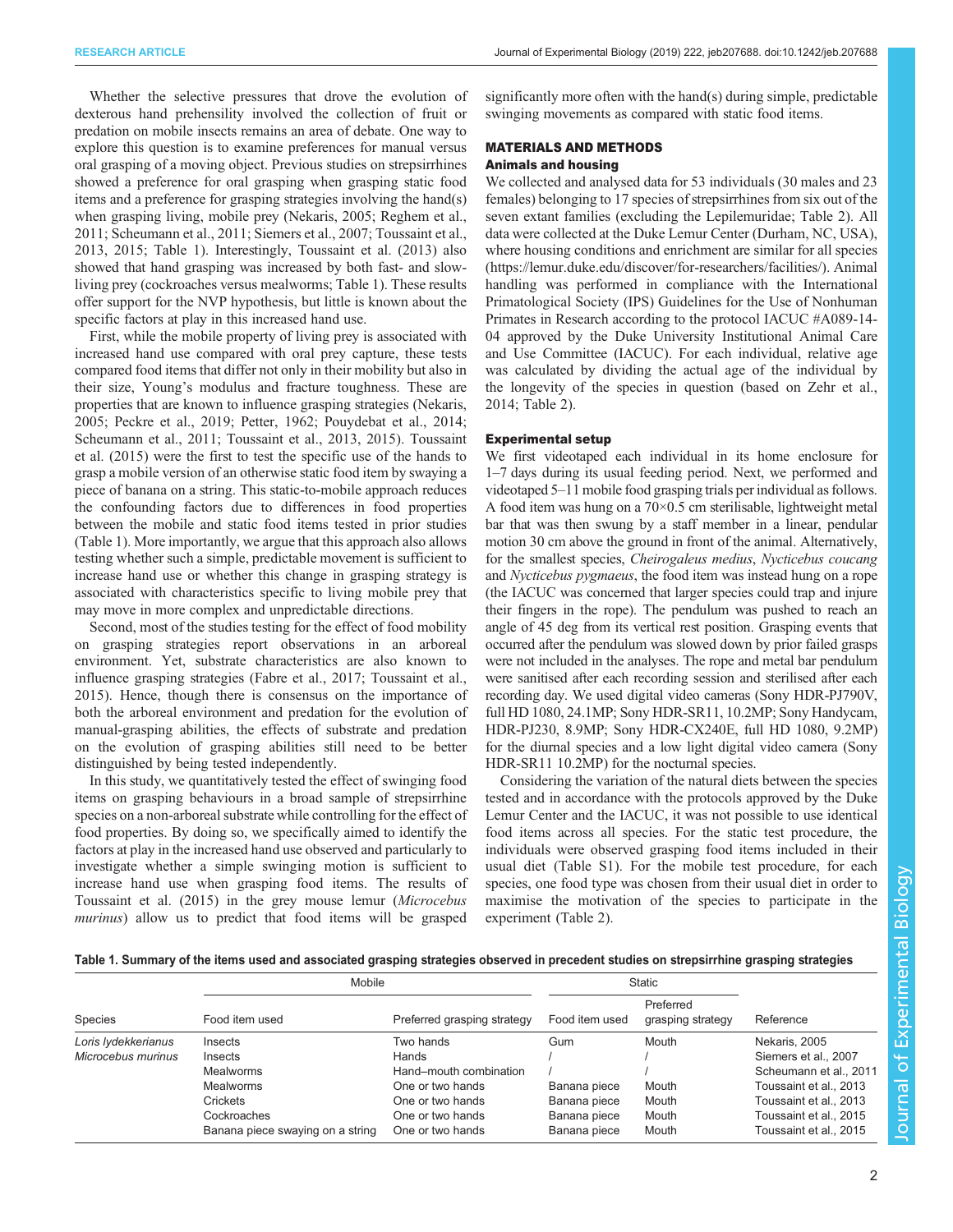<span id="page-2-0"></span>

|                                              |                |                  |               |                        |                        |                |                                         |                     |                            |                                 |                             |                          | No. events    |
|----------------------------------------------|----------------|------------------|---------------|------------------------|------------------------|----------------|-----------------------------------------|---------------------|----------------------------|---------------------------------|-----------------------------|--------------------------|---------------|
| Species                                      |                |                  | Item used for | Duke Lemur             |                        |                |                                         |                     | No. events full<br>dataset |                                 | Average no.<br>failures     | restricted               | dataset       |
| (taxonomic authority)                        | Family         | Activity pattern | mobility test | Center ID              | Sex                    | Relative age   | Datasets <sup>1</sup>                   | Static              | Mobile                     | Static                          | Mobile                      | Static                   | Mobile        |
| Cheirogaleus medius                          | Cheirogaleidae | Nocturnal        | Mealworm      | Aucklet                |                        | 0.31           | S<br>2,                                 | $\frac{1}{2}$       | c ro                       |                                 | $\overline{0}$ .            | $\overline{\phantom{0}}$ | $\circ$       |
| É. Geoffroy 1812                             |                |                  |               | Francolin              | $\Sigma \Sigma$        | 0.22           | $\sim$ $\sim$                           |                     |                            | $\circ$ $\circ$ $\circ$         | $\frac{2}{1}$ 2             |                          |               |
|                                              |                |                  |               | lbis                   |                        | 1.18           | 4<br>က်                                 | $\frac{\infty}{2}$  |                            |                                 |                             |                          |               |
|                                              | Daubentoniidae |                  |               | <b>Tananger</b>        | Σ<br>Σ                 | 0.19<br>1.39   | $\sim$                                  | $\frac{5}{3}$<br>4  | $\Omega$<br>LO             | 0.2<br>$\circ$                  | $0.\overline{8}$<br>1.2     |                          |               |
| Daubentonia madagascariensis<br>Gmelin 1788  |                | Nocturnal        | Peanut        | Morticia<br>Merlin     | Щ.                     | 0.50           |                                         | $\sim$              | G                          | $\circ$                         | $\frac{1}{2}$               |                          |               |
|                                              |                |                  |               | Nozy                   | Σ                      | 1.16           |                                         | $\overline{ }$      | G                          | $\circ$                         | $\frac{1}{2}$               |                          |               |
|                                              |                |                  |               | Ozma                   | Щ                      | 1.23           | $\sim$ $\sim$                           | 5                   | G                          | $\circ$                         | $0.\overline{8}$            |                          |               |
| Eulemur collaris                             | Lemuridae      | Diumal           | Grape         | Giscard                | Σщ                     | 1.34           |                                         | $\overline{3}$      | 5 R                        | $\overline{c}$                  | $\circ$                     |                          |               |
| É. Geoffroy 1817                             |                |                  |               | Martine                |                        | 1.39           | $N$ $N$ $N$                             | $\frac{3}{2}$       | 5                          | $\circ$<br>$\circ$              | 0.2<br>$\overline{ }$       |                          |               |
|                                              |                |                  |               | Pascal                 | Σ                      | 1.08           | S                                       | $\infty$            |                            |                                 |                             |                          | LO            |
| Eulemur coronatus<br>(Gray 1842)             | Lemuridae      | Diurnal          | Grape         | Geb<br>Aria            | Σ<br>Щ                 | 0.09<br>1.14   | S<br>$\sim$<br>$\overline{\mathcal{N}}$ | $\frac{3}{2}$<br>17 | 5<br>ပ                     | $\circ$<br>$\circ$              | $0.\overline{6}$<br>0.6     | ო                        | ഹ             |
| Eulemur flavifrons                           | Lemuridae      | Diumal           | Grape         | Hemsworth              | Σ                      | 0.09           | ო ო<br>$\sim$                           | 46                  |                            |                                 | $0.\overline{3}$            |                          |               |
| Gray 1867                                    |                |                  |               | Margaret               | Щ                      | 0.25           |                                         | 23                  | S                          | $\circ \circ \circ \circ \circ$ | $\circ$                     |                          |               |
|                                              |                |                  |               | Olivier                |                        | 1.23           | 4<br>$\sim \tilde{\sim}$                | $\overline{20}$     | 5                          |                                 | $0.\overline{8}$            | $\sigma$                 | LO            |
|                                              |                |                  |               | Presley                | $\geq$                 | 0.25           | ₹<br>က်က်<br>$\sim$                     | $\overline{20}$     | 5                          |                                 | $\circ$                     |                          | S             |
| Eulemur macaco                               | Lemuridae      | Diumal           | Grape         | Harmonia               | $\mathsf{L}\mathsf{L}$ | 1.77           |                                         | $\frac{5}{3}$       | 4                          |                                 | $\overline{\phantom{0}}$    |                          |               |
| (Linnaeus 1766)                              |                |                  |               | Hesperus               | Σ                      | 1.78           | $\sim$ $\sim$                           | $\infty$            | 5                          | $\circ$                         | $0.\overline{8}$            |                          |               |
| Eulemur mongoz                               | Lemuridae      | Diumal           | Grape         | $rac{\overline{p}}{p}$ | Щ.                     | 1.44           |                                         | 142                 | 4                          | $\circ$                         | 0.2                         |                          |               |
| Linnaeus 1766                                |                |                  |               | Julio                  | $\geq$                 | 1.09           | ო ო<br>$\overline{\mathsf{N}}$          | $\overline{9}$      | $\subseteq$                | $\circ$                         | $0.\overline{3}$            |                          | $\frac{0}{1}$ |
|                                              |                |                  |               | Pedro                  | Σ                      | 1.08           | 2,                                      | $\overline{20}$     | 5                          | $\circ$                         | $\circ$ $\circ$             |                          | 5             |
| Eulemur rubriventer                          | Lemuridae      | Diumal           | Grape         | Cheyenne               | ட்ட                    | 1.34           | ന<br>$\sim$                             | $\frac{5}{3}$       | G                          | $\overline{O}$                  |                             |                          | $\circ$       |
| I. Geoffroy 1850                             |                |                  |               | Hopi<br>H              |                        | 1.25           |                                         | $\widetilde{C}$     | ო                          | $\circ$                         | $\sim$                      |                          |               |
|                                              |                |                  |               | Iroquois               | Σ                      | 1.14           | 4<br>ယ္ ယ<br>2.                         | $\overline{20}$     | 5                          | $\overline{C}$                  | $\circ$                     | 4                        | 5             |
| Eulemur rufus                                | Lemuridae      | Diumal           | Grape         | Cardinal               | Σ                      | 1.00           | $\sim$                                  | 23                  |                            | $\circ$                         | $\overline{C}$              |                          |               |
| (Audebert 1799)                              |                |                  |               |                        |                        |                |                                         |                     |                            |                                 |                             |                          |               |
| Hapalemur griseus<br>Link 1795               |                | Diumal           | Grape         | <b>Beavis</b>          | ∑ ட                    | 0.89<br>0.82   | ო ო<br>2.<br>$\overline{\mathcal{L}}$   | 74                  |                            | $\circ$<br>$\circ$              | $\circ$                     |                          |               |
|                                              | Lemuridae      |                  |               | Beeper                 | ட                      | 0.99           |                                         | 35                  | G                          | $\circ$                         | 0.2<br>$\circ$              |                          | $\circ$       |
| Lemur catta                                  | Lemuridae      | Diumal           | Grape         | Beware<br>Aracus       | Σ                      | 1.43           | 4<br>ຕົ<br>2.                           | $\overline{4}$      | G                          | $\circ$                         | $\circ$                     | 5                        |               |
| Linnaeus 1758                                |                |                  |               | Gretel                 | Щ                      | 0.17           | $\infty$                                | $\frac{6}{5}$       | $\overline{4}$             | $\circ$                         | $0.\overline{8}$            | ౖ                        |               |
|                                              |                |                  |               | Licinius               | Σ                      | 0.29           | S                                       | 4                   | 4                          | $\circ$                         | $\circ$                     |                          | 4             |
|                                              |                |                  |               | Liesl                  | Щ.                     | 0.40           | $\infty$                                | 22                  | $\sim$                     | $\circ$                         | $\circ$                     | $\overline{C}$           | $\sim$        |
|                                              |                |                  |               | Schroeder              | ш.                     | 1.38           | 4<br>က်<br>$\sim$                       | 17                  | $\infty$                   | $\circ$                         | $\frac{8}{1}$               |                          |               |
|                                              |                |                  |               | Tellis                 | ட்ட                    | 0.64           |                                         | 4                   | G                          | $\frac{2}{1}$                   | $\circ$                     |                          |               |
| Nycticebus coucang<br>(Boddaert 1785)        | Lorisidae      | Nocturnal        | Mealworm      | Dharma                 |                        | 1.60           | S<br>$\sim$                             | တ                   | $\overline{ }$             | $\circ$                         | $\overline{0}$ .3           | ന                        |               |
|                                              | Lorisidae      | Noctumal         | Mealworm      | Flea                   |                        |                |                                         | S                   | ဖ                          | $\circ$                         | $0.\overline{3}$            |                          |               |
| Nycticebus pygmaeus<br>Bonhote 1907          |                |                  |               | Junebug                | <u> ய</u>              | $1.53$<br>0.73 | S                                       | 35                  | 4                          | $\circ$                         | $\circ$                     | 17                       |               |
|                                              |                |                  |               | Moth                   | ∑ ⊥                    | 0.50           | $\infty$                                | S                   | տ ၈                        | $\circ$                         | $\circ$                     |                          | မှာ တ         |
| Otolemur crassicaudatus                      | Galagidae      | Nocturnal        | Grape         | Pretoria               |                        | 0.91           | 4<br>က်<br>$\sim$                       | $\frac{3}{2}$       |                            | $\circ$                         | $\circ$                     | ო in                     |               |
| É Geoffroy 1812                              |                | Diumal           |               |                        |                        |                |                                         |                     |                            |                                 |                             |                          |               |
| Propithecus coquereli<br>A. Grandidier, 1867 | Lemuridae      |                  | Cucumber      | Antonia<br>Bertha      | டடΣ                    | 1.43           | S<br>$\sim$                             | 65                  | $\overline{\phantom{0}}$   | $\circ \circ \circ$             | $0.\overline{3}$<br>$\circ$ | $\overline{\phantom{0}}$ | $\circ$       |
|                                              |                |                  |               | Gordian                |                        | 0.34<br>1.62   | $\sim$ $\sim$                           | <b>28</b><br>23     | $\circ$ 0                  |                                 | $\overline{C}$              |                          |               |
|                                              |                |                  |               |                        |                        |                |                                         |                     |                            |                                 |                             |                          | Continued     |

Table 2. List of individuals included in the different datasets

Table 2. List of individuals included in the different datasets

Journal of Experimental Biology Journal of Experimental Biology

3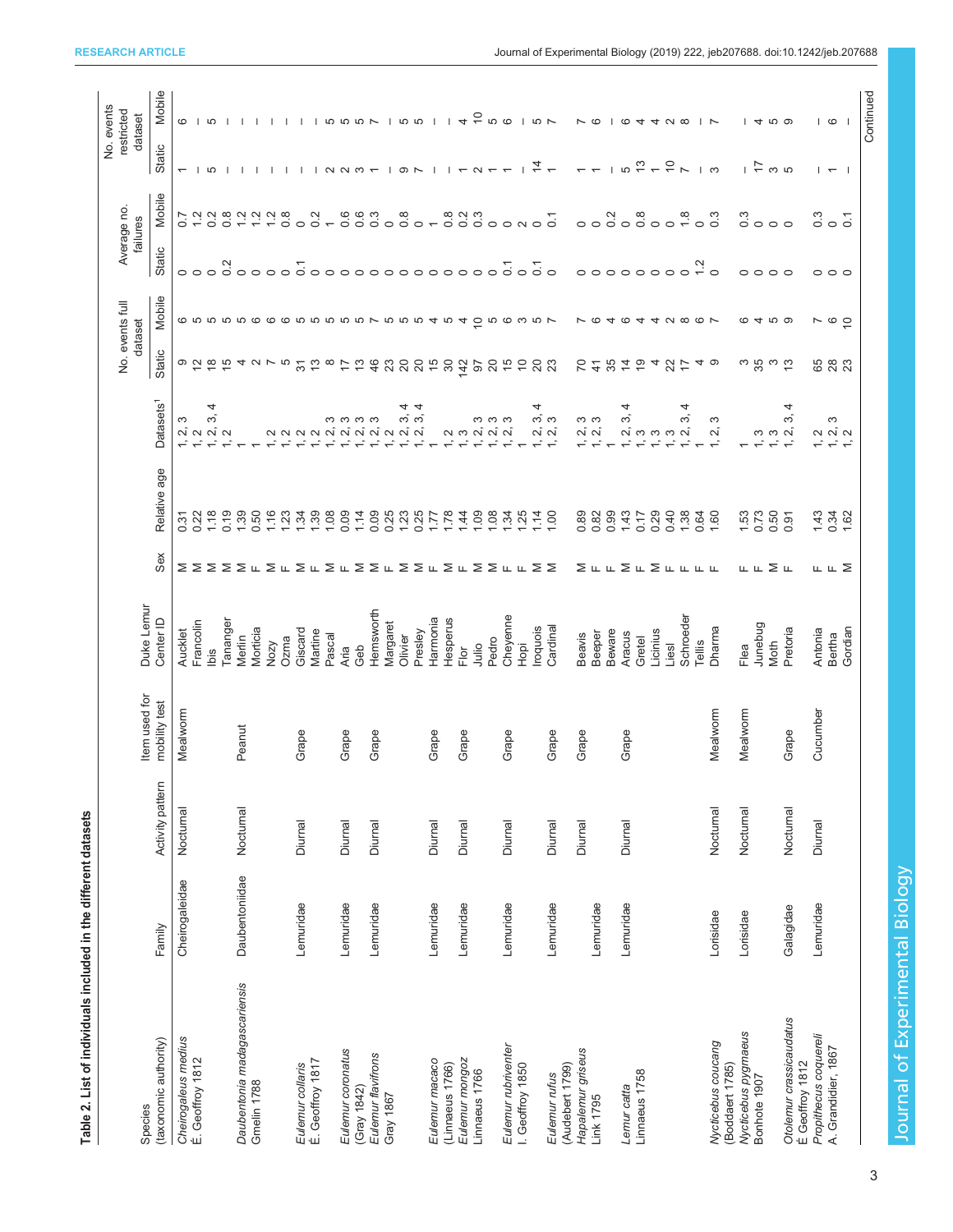|                                                                                                                                                                                                                                                                                                                                                                                                                                                       |           |                  |               |                 |     |                |                       |                            |        |                         |        |            | No. events |
|-------------------------------------------------------------------------------------------------------------------------------------------------------------------------------------------------------------------------------------------------------------------------------------------------------------------------------------------------------------------------------------------------------------------------------------------------------|-----------|------------------|---------------|-----------------|-----|----------------|-----------------------|----------------------------|--------|-------------------------|--------|------------|------------|
| Species                                                                                                                                                                                                                                                                                                                                                                                                                                               |           |                  | Item used for | Duke Lemur      |     |                |                       | No. events full<br>dataset |        | Average no.<br>failures |        | restricted | dataset    |
| (taxonomic authority)                                                                                                                                                                                                                                                                                                                                                                                                                                 | Family    | Activity pattern | mobility test | Center ID       | Sex | Relative age   | Datasets <sup>1</sup> | Static                     | Mobile | Static                  | Mobile | Static     | Mobile     |
|                                                                                                                                                                                                                                                                                                                                                                                                                                                       |           |                  |               | Pompeia         |     | 51             |                       | 62                         |        |                         |        |            |            |
|                                                                                                                                                                                                                                                                                                                                                                                                                                                       |           |                  |               | iberius         |     | 2.30           |                       |                            |        |                         |        |            |            |
| Varecia rubra                                                                                                                                                                                                                                                                                                                                                                                                                                         | Lemuridae | Diumal           | Grape         | <b>Borealis</b> |     | $\frac{23}{2}$ |                       |                            |        |                         |        |            |            |
| (É. Geoffroy 1812)                                                                                                                                                                                                                                                                                                                                                                                                                                    |           |                  |               | Hunter          |     | 0.86           |                       |                            |        |                         |        |            |            |
| Varecia variegate                                                                                                                                                                                                                                                                                                                                                                                                                                     | Lemuridae | Diumal           | Grape         | Amor            |     | 0.09           | ઝ.<br>ર               |                            |        |                         |        |            |            |
| Kerr 1792                                                                                                                                                                                                                                                                                                                                                                                                                                             |           |                  |               | Hershel         |     | 0.09           | 2, 3,                 | ഇ                          |        |                         | r<br>C |            |            |
|                                                                                                                                                                                                                                                                                                                                                                                                                                                       |           |                  |               | Kizzy           |     | 0.51           | I, 2, 3               | 32                         |        |                         |        |            |            |
|                                                                                                                                                                                                                                                                                                                                                                                                                                                       |           |                  |               | Krok            |     | 0.29           | ო<br>.                | 24                         |        |                         |        | ≌          |            |
|                                                                                                                                                                                                                                                                                                                                                                                                                                                       |           |                  |               | Magellan        |     | 0.24           | l, 2, 3               | 互                          |        |                         |        |            |            |
|                                                                                                                                                                                                                                                                                                                                                                                                                                                       |           |                  |               | <b>Rees</b>     |     | 0.09           | 1, 2, 3               |                            |        |                         |        |            |            |
| Datasets in which the individual was included with: (1) full dataset (n=53 individuals, N=17 species), (2) restricted dataset including only the grips of static food items when these items were of the same nature as<br>the one provided in the mobile food trials (n=33 individuals, N=15 species), (3) full dataset excluding individuals hat were not observed for at least five item grasping events in each condition (n=39 individuals. N=16 |           |                  |               |                 |     |                |                       |                            |        |                         |        |            |            |
| species), (4) restricted dataset including only the grips of static food items when these items were of the same nature as the one provided in the mobile food trials and excluding individuals that were not observed for                                                                                                                                                                                                                            |           |                  |               |                 |     |                |                       |                            |        |                         |        |            |            |

at least five item grasping events in each condition (n=10 individuals, N=7 species).

at least five item grasping events in each condition (n=10 individuals, N=7 species)

Table 2. Continued

Table 2. Continued

RESEARCH ARTICLE **ARTICLE** ARTICLE ARTICLE **Journal of Experimental Biology (2019) 222, jeb207688. doi:10.1242/jeb.207688** 

A prior study showed that the size, Young 's modulus and fracture toughness of the food significantly impact the grasping strategies adopted by strepsirrhines ([Peckre et al., 2019\)](#page-9-0). In particular, small items were associated with an increase in mouth grasping compared with strategies involving the hand(s). However, Young 's modulus and fracture toughness did not significantly impact the grasping strategy associated with small items (whereas they did when considering big items). To account for size as a factor of variation, we only consider grasping of small items. In accordance with [Peckre](#page-9-0) [et al. \(2019\),](#page-9-0) we considered an item as 'small ' when it was narrower than one hand width of the focal species. Choosing a relative measure of the size of the item allowed us to control for the high variability of body size across the species tested. As Young's modulus and fracture toughness did not impact small item grasping strategy [\(Peckre et al., 2019\)](#page-9-0), we examined 21 different small items across a broad range of Young 's modulus and fracture toughness values ([Table S1\)](http://jeb.biologists.org/lookup/doi/10.1242/jeb.207688.supplemental). Published data for Young 's modulus (median 1.4 MPa, range 0.2 –50.4 MPa) and fracture toughness (median 308.6 J m<sup>-2</sup>, range 20.0–1030.6 J m<sup>-2</sup>) in a sub-sample of the small items  $(N=12)$  indicate a significant positive correlation  $(r=0.71,$  $P=0.01$ ) between the two material properties (raw data and citations provided in [Table S1](http://jeb.biologists.org/lookup/doi/10.1242/jeb.207688.supplemental)). The nine small food items for which there are no published data are almost certainly within the range reported here as they consist of similar fruits and vegetables.

As the diameter and the orientation of the support also significantly impact grasping behaviours [\(Fabre et al., 2017](#page-9-0); [Toussaint et al., 2015](#page-9-0)), we tested both food conditions while the individuals were sitting on the floor of the enclosure or a large wooden board, thus simulating the terrestrial environment. These conditions correspond to the usual surfaces where these individuals receive their daily food ration.

## Data analysis

We reviewed the videotapes and noted every instance of identifiable small food item grasping using Avidemux 2.6.8 (Free Software Foundation, Inc.). Grasping strategies were characterised by the first body part(s) to hold onto the object to be lifted from the substrate or pendulum. Grasping strategies were thereby defined as 'oral ' when only the mouth was used, 'unimanual ' when one hand only was used, 'bimanual ' when both hands were used simultaneously, and combined 'oral –unimanual ' or combined 'oral –bimanual ' when the mouth and the hand(s) were used simultaneously. We also noted, for each item grasped, the number of non-successful attempts preceding the successful grip. The resulting dataset is provided as supplementary material [\(Table S2](http://jeb.biologists.org/lookup/doi/10.1242/jeb.207688.supplemental)).

## Statistical analyses

Statistical analyses were performed using R version 3.5.2 ([http://](http://www.R-project.org/) [www.R-project.org/](http://www.R-project.org/)). The effect of the mobility of the food on grasping strategies was first tested using Fisher 's exact tests based on the proportion of grips involving each strategy. These proportions were first averaged for each individual and then per species. These tests were run on: (i) the full dataset and (ii) a restricted dataset including only the grips of static food items when these items were of the same nature as the one provided in the mobile food trials for a given species ([Table 2](#page-2-0)). For these tests, we excluded individuals that were not observed for at least five item grasping events in each condition ([Table 2\)](#page-2-0) as we considered that the calculated proportions were not informative enough when  $n \leq 5$ . As a result, these tests were run on a full dataset of 39 individuals (16 species) and a restricted dataset of 10 individuals (7 species) (respectively, datasets 2 and 4 in [Table 2\)](#page-2-0). Using the above-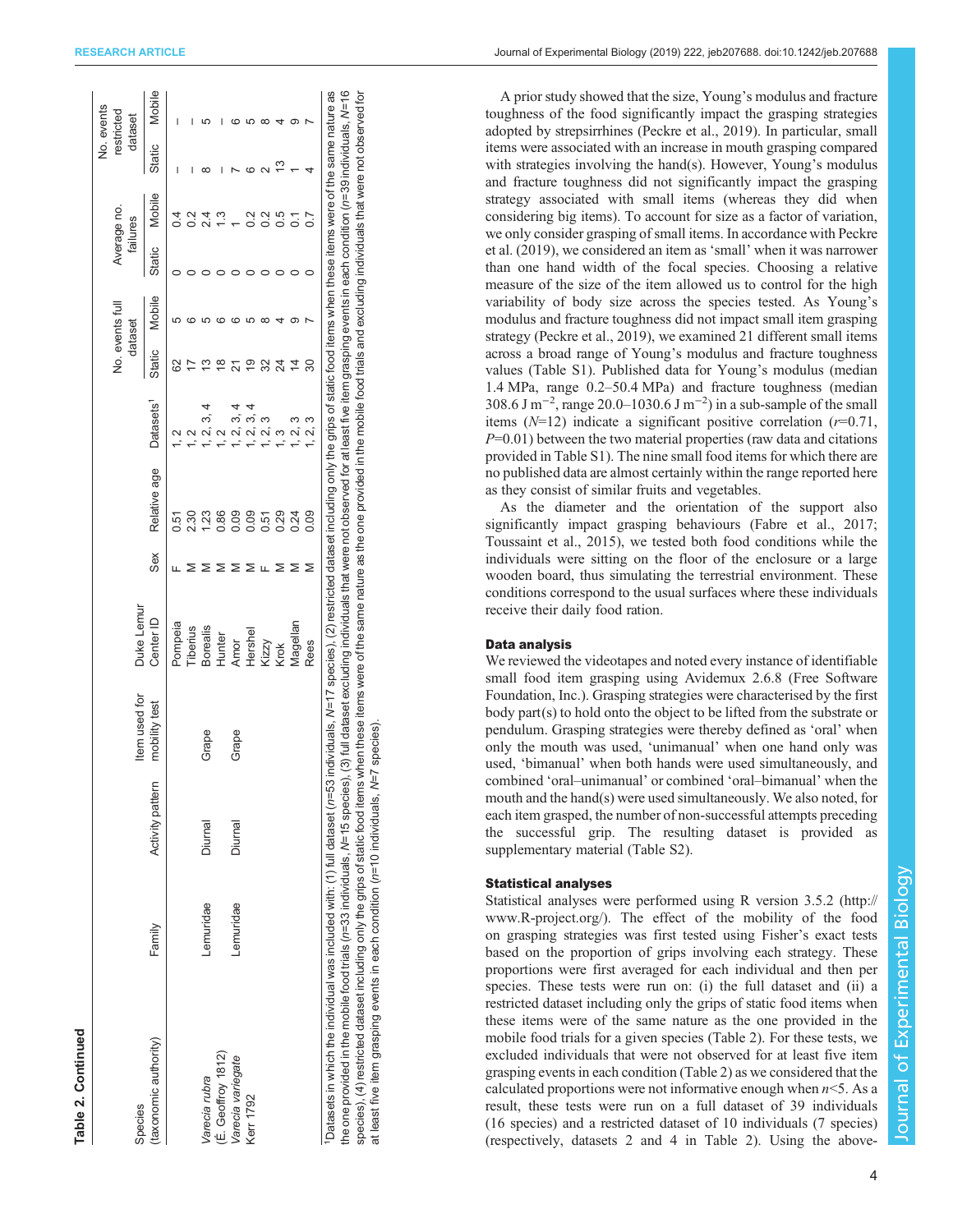<span id="page-4-0"></span>described full dataset (dataset 2 in [Table 2](#page-2-0)), we ran permutation tests for paired samples on the individual proportions for each grasping strategy independently to test for an effect of the mobility of the food on the grasping strategy adopted. The average number of failures preceding a successful grip per individual (based on the same full dataset, dataset 2 in [Table 2\)](#page-2-0) when grasping mobile and static food items was compared using a permutation test for paired data.

To further investigate the effect of mobility, relative age, sex and pendulum type on the grasping strategies adopted, we also ran a multinomial mixed model using the R package 'MCMCglmm' (Markov Chain Monte Carlo generalised linear mixed models; [Hadfield, 2010;](#page-9-0) with the following parameters: burnin=15,000 and nitt=40,000). In this model, we expressed the probability of adopting one of the grasping strategies as a function of our variables of interest. To account for repeated measures and clusterspecific correlations, we included species and individual identity random intercepts. Because both bimanual and combined oral– bimanual strategies were used in less than 5% of the observed grips, we only used three broader grasping categories, namely oral, hand(s) (unimanual or bimanual) and oral–hand(s) (combined oral– unimanual or combined oral–bimanual). The sample for this model consisted of 1592 grips performed by 53 individuals belonging to 17 species (dataset 1 in [Table 2\)](#page-2-0). Because two individuals were the only representatives of their species, we grouped them with the individuals of their phylogenetically closest sister species to allow treatment of the species-specific effect as a random factor. Hence, we grouped the *Otolemur crassicaudatus*  $(n=1)$  and the *N. coucang*  $(n=1)$  with the *N. pygmaeus*  $(n=3)$ . Given that the effect of the phylogenetic history on these behavioural traits is not straightforward, we also ran the models while grouping the three individuals that were the only representatives of their species under the same fictive species. The results obtained with both grouping methods were similar; therefore, we chose to present the results of only the first method. Stability of the model was assessed by calculating the 95% credible intervals for posterior means based on 100 model calculations (Table 3; [Fig. S1](http://jeb.biologists.org/lookup/doi/10.1242/jeb.207688.supplemental)).

To explore how the unimanual grasping strategy was influenced by the different variables of interest, a generalised linear mixed model (GLMM; [Baayen et al., 2008](#page-8-0)) with a binomial response distribution, a logit link function and a 'bobyqa' optimiser was fitted using the glmer function of the 'lme4' R package (version 1.1-21; [Bates et al., 2015\)](#page-8-0). As in the multinomial model described previously, mobility, relative age, sex and pendulum type were included as fixed effects, and individual identity and species as random effects. To keep the rate of type I errors at the level of 5% ([Barr et al., 2013;](#page-8-0) [Schielzeth and](#page-9-0) [Forstmeier, 2009](#page-9-0)), we included all possible random slope components (mobility, sex and age within species and mobility within individual identity). We manually dummy coded and centred mobility and sex before including it as a random effect. Age was z-transformed before

being included as a random effect. Initially, we also included the corresponding correlations among random intercepts and slopes. The correlation between intercepts and slopes of mobility within individual identity seemed to be unidentifiable as indicated by absolute correlation parameters being essentially one ([Matuschek et al.,](#page-9-0) [2017](#page-9-0)); in consequence, we excluded it from the model.

We assessed model stability by comparing the estimates obtained from the model based on all data with those obtained from models, excluding levels of the random effects one at a time ([Nieuwenhuis,](#page-9-0) [2012;](#page-9-0) [Fig. S2\)](http://jeb.biologists.org/lookup/doi/10.1242/jeb.207688.supplemental). To check for potential collinearity issues, we determined variance inflation factors (VIF) for a standard linear model excluding the random effects ([Field, 2005\)](#page-9-0). This revealed a VIF of 1.0 for the four fixed effects, showing that the results are not distorted by collinearity.

We compared the full model with a null model lacking the fixed effect of mobility but comprising the same random effects structure as the full model ([Forstmeier and Schielzeth, 2011](#page-9-0)), using a likelihood ratio test [\(Dobson and Barnett, 2008](#page-9-0)). Confidence intervals were obtained using the function 'bootMer' of the package 'lme4', using 1000 parametric bootstraps. Tests of the individual fixed effects were derived using likelihood ratio tests with the function 'drop1' and its argument test set to 'Chisq' ([Barr et al., 2013](#page-8-0)). We determined the effect sizes  $(R^2)$  using the function 'r.squaredGLMM' of the package 'MuMIn' (<https://CRAN.R-project.org/package=MuMIn>). The sample for this model consisted of 1592 grasping events (549 unimanual grips), performed by 53 individuals belonging to 17 species (dataset 1 in [Table 2](#page-2-0)).

As an additional analysis, we ran these two models on the restricted dataset described above. The sample for these models consisted of 350 grips (220 unimanual grips) performed by 33 individuals belonging to 15 species (dataset 3 in [Table 2](#page-2-0)). For the GLMM on this restricted dataset, the correlation between intercepts and slopes of mobility within individual identity seemed to be unidentifiable. Consequently, we excluded it from the model [\(Matuschek et al., 2017\)](#page-9-0). Model stabilities are presented in [Fig. S3](http://jeb.biologists.org/lookup/doi/10.1242/jeb.207688.supplemental) for the multinomial model and [Fig. S4](http://jeb.biologists.org/lookup/doi/10.1242/jeb.207688.supplemental) for the GLMM.

Strepsirrhine species share a phylogenetic history and, therefore, cannot be considered as independent data points ([Felsenstein,](#page-9-0) [1985\)](#page-9-0). Previous studies showed that there is a significant phylogenetic signal in grasping behaviour associated with large items but not with small ones [\(Fabre et al., 2018](#page-9-0); [Peckre et al., 2016,](#page-9-0) [2019\)](#page-9-0). We tested the presence of a phylogenetic signal in the coefficients of the effect of food mobility on grasping behaviour using the multivariate  $K$ -statistic using the  $R$  'physignal' function included in the 'geomorph' package [\(Adams, 2014;](#page-8-0) [https://CRAN.](https://CRAN.R-project.org/package=geomorph) [R-project.org/package=geomorph](https://CRAN.R-project.org/package=geomorph)). The coefficients were extracted from GLMMs run on the full dataset for the two main strategies used in both conditions (i.e. unimanual and oral grips). The K-value is a scaling parameter for the correlations between species traits, relative

| Table 3. Fixed effects of the multinomial model based on the full dataset (dataset 1) |  |  |  |  |  |
|---------------------------------------------------------------------------------------|--|--|--|--|--|
|---------------------------------------------------------------------------------------|--|--|--|--|--|

|                                 |                |          | 95% credible interval |                       |             | Estimate     |              |
|---------------------------------|----------------|----------|-----------------------|-----------------------|-------------|--------------|--------------|
|                                 | Posterior mean | Lower    | Upper                 | Effective sample size | Min. (2.5%) | Max. (97.5%) | P-value      |
| Intercept: oral                 | $-15.45$       | $-19.89$ | $-10.26$              | 14.88                 | $-37.66$    | $-10.91$     | $< 0.001***$ |
| Intercept: oral+hand(s)         | 1.28           | $-1.90$  | 4.01                  | 10.47                 | $-8.69$     | 18.17        | 0.455        |
| $Sex - male$                    | 1.14           | $-0.81$  | 3.05                  | 101.13                | $-1.14$     | 3.00         | 0.230        |
| Relative age                    | $-1.47$        | $-3.13$  | 0.37                  | 82.44                 | $-4.02$     | 0.18         | 0.101        |
| Pendulum - rope                 | 1.52           | $-2.44$  | 4.81                  | 154.03                | $-2.48$     | 5.43         | 0.389        |
| Oral: mobility - static         | 19.17          | 14.28    | 22.49                 | 6.85                  | 15.09       | 41.78        | $< 0.001***$ |
| Oral+hand(s): mobility – static | 11.70          | 8.15     | 15.17                 | 5.39                  | 8.43        | 28.49        | $< 0.001***$ |

Significant results are in bold. Asterisks indicate significance level: \*\*\*P<0.001.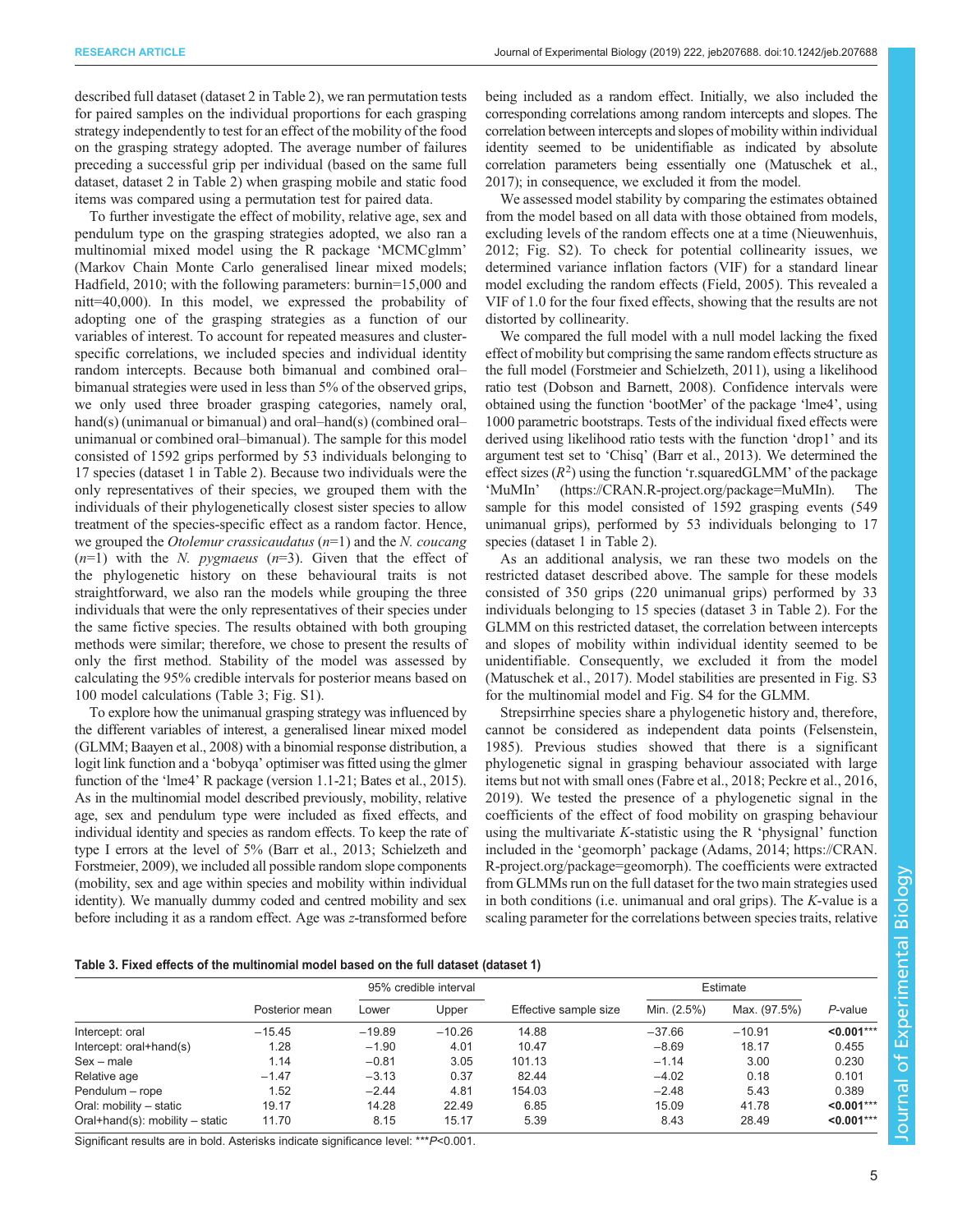<span id="page-5-0"></span>

Fig. 1. Average proportion of usage of the four different grasping strategies per individual for mobile and static conditions (dataset 2).  $n=39$  individuals.

to the correlation expected under a Brownian motion model of trait evolution. Values of  $K<1.0$  correspond to traits being less similar among species than expected based on their phylogenetic relationships. We also tested independently the presence of a phylogenetic signal in the coefficients of the effect of food mobility on the probability of using a unimanual grip only using the R 'phylosig' function included in the 'phytools' package [\(Revell,](#page-9-0) [2012](#page-9-0)). We used a consensus phylogenetic tree in version 3 of the 10kTrees Project ([Arnold et al., 2010\)](#page-8-0).

#### RESULTS

Grasping strategies differed significantly according to the mobility of the food at both the species and individual level and for both grip subsets (Fisher's exact tests:  $P<0.001$ ; Figs 1 and 2). When grasping mobile food items compared with grasping static food items, the individuals used on average significantly more unimanual (89.0±4.1% versus 18.6±4.5%; Z=5.61, P<0.001; Fig. 1) and bimanual grips  $(11.0\pm4.1\%$  versus 0%; Z=2.52, P=0.004; Fig. 1) and significantly fewer oral (0% versus 77.2±4.5%; Z=−5.88,  $P<0.001$ ; Fig. 1) and oral–unimanual grips (0% versus 4.0±1.5%; Z=−2.46, P=0.001; Fig. 1). No significant difference was found when comparing the average proportion of oral–bimanual grips for both food item categories (0% versus 0.2±0.2%; Z=−1, P=1).

Grasping was more stereotyped for mobile food items and was limited to only three grasping strategies (unimanual, bimanual and oral–unimanual) compared with five grasping strategies used when the item was static. Significantly more failed attempts preceding a successful grasp were observed when grasping mobile versus static food items  $(0.48\pm0.09 \text{ versus } 0.01\pm0.01; Z=4.03, P<0.001; Fig. 3).$  $(0.48\pm0.09 \text{ versus } 0.01\pm0.01; Z=4.03, P<0.001; Fig. 3).$  $(0.48\pm0.09 \text{ versus } 0.01\pm0.01; Z=4.03, P<0.001; Fig. 3).$ 

The multinomial model revealed significant effects of the food item mobility on the grasping strategy adopted ([Table 3\)](#page-4-0). When the item was static, the relative probability of choosing the oral strategy



Fig. 2. Average proportion of usage of the four different grasping strategies per species for mobile and static conditions (dataset 2). N=16 species.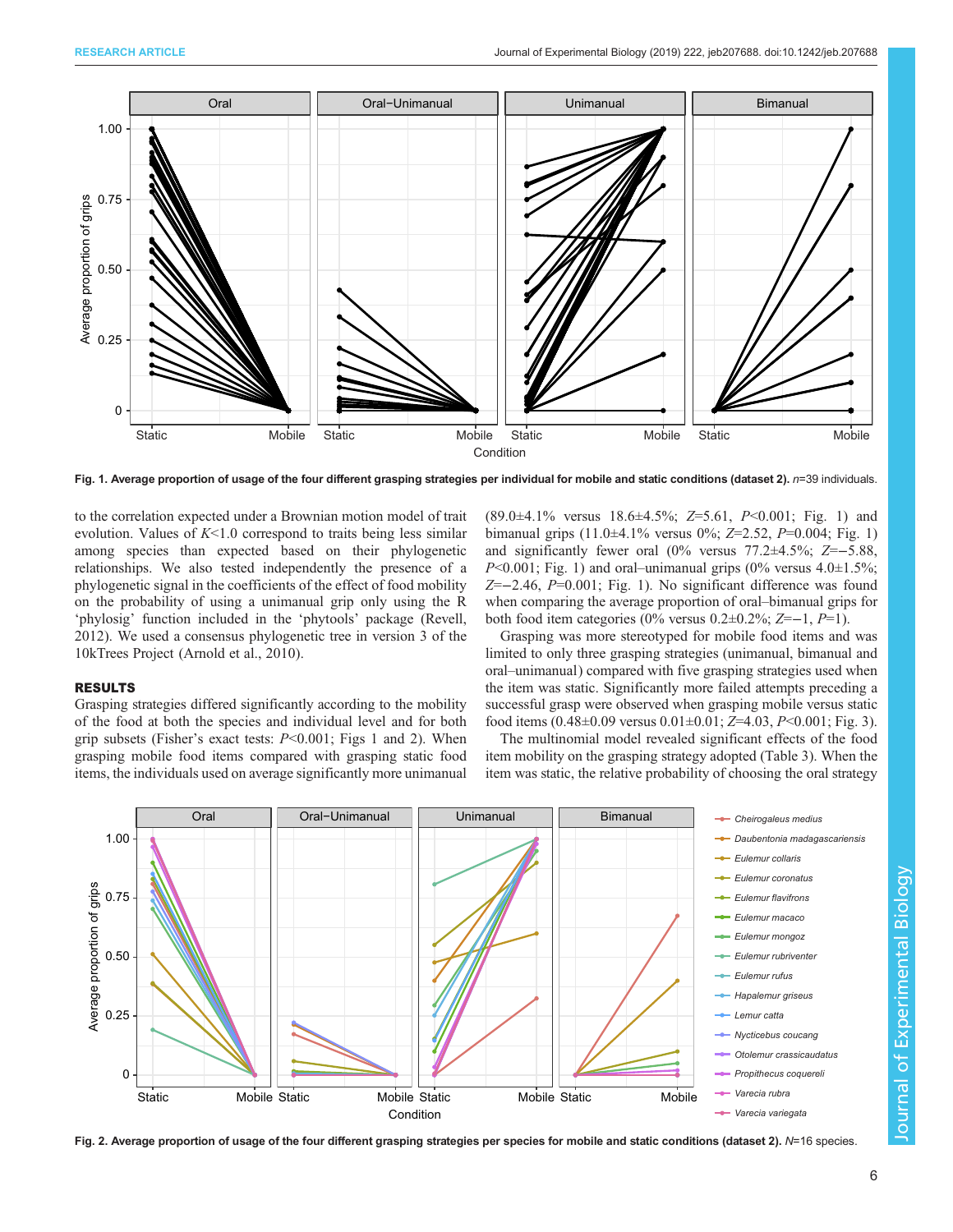<span id="page-6-0"></span>



Fig. 3. Average number of failures preceding a successful grasp per species for mobile and static conditions (dataset 2). N=16 species.

to grasp the item increased dramatically versus choosing a manual strategy (β=19.17, 95% credible interval: 14.28–22.49; P<0.001; [Table 3](#page-4-0)) or choosing a mouth–hand(s) combined strategy ( $\beta$ =11.70, 95% credible interval: 8.15–15.17; P<0.001; [Table 3](#page-4-0)). Similar results were obtained for the multinomial model on the restricted dataset (Table 4). These multinomial models did not reveal any effect of the sex, the age of the individuals nor the pendulum type used on their grasping strategies [\(Tables 3](#page-4-0) and 4).

The mobility of the food item significantly influenced the probability of unimanual grips (likelihood ratio test comparing full and null model:  $\chi^2$ =24.23, d.f.=1; P<0.001; marginal  $R^2$ =0.49, conditional  $R^2=0.90$ ). The probability of using a unimanual grip to grasp a static item , as compared with the probability of using another grasping strategy, was significantly lower compared with when grasping a mobile food item  $(\beta=-9.99\pm1.84; P<0.001;$  [Table 5](#page-7-0); [Fig. 4](#page-7-0)A). This effect was confirmed when using the more restricted dataset (likelihood ratio test comparing full and null model:  $\chi^2$ =24.61, d.f.=1; P<0.001; marginal  $R^2$ =0.45, conditional  $\hat{R}^2 = 0.98$ ;  $\beta = -17.38 \pm 6.14$ ;  $P < 0.001$ ; [Table 6](#page-8-0); [Fig. 4](#page-7-0)B). The linear models did not reveal any effect of age, sex or pendulum type used on this relative probability of grasping with one hand [\(Tables 5](#page-7-0) and [6](#page-8-0)).

The effect of mobility on the probability of grasping with one hand varied considerably across individuals (s.d.=4.26) and species

(s.d.=3.24). No correlation was observed between the random intercept of species and the random slope of the effect of mobility on the probability of grasping with one hand  $(r=0.08)$ . There was no significant phylogenetic signal  $(K_{\text{mult}}=0.14, P=0.462$  and  $K=0.14,$  $P=0.482$  for unimanual strategy only) in the model coefficients of the effect of mobility on grasping strategy.

#### **DISCUSSION**

In this study, we quantified and compared the proportions of the different grasping strategies used by 53 captive individuals belonging to 17 species of strepsirrhines grasping static and swinging food items on a non-arboreal substrate, while controlling for the effect of three food properties (size, Young's modulus and fracture toughness). We observed increased hand use in comparison to mouth grasping in all of the 53 tested individuals. In most cases, the proportion of unimanual grips increased. However, in the few cases where this was not the case, the proportion of bimanual grips increased [\(Fig. 2\)](#page-5-0). This result generalises previous observations made for strepsirrhines [\(Table 1\)](#page-1-0) to a much broader range of species and simpler (predictable) food item motions. Indeed, it supports our prediction that even stereotypic, rhythmic, simple mobility of an otherwise static item induces a manual versus oral grasping pattern.

As mentioned in Materials and Methods, several factors could not be fully controlled for because of the diversity of the species tested and the associated protocols approved by the Duke Lemur Center and the IACUC. The pendulum device consisted of either a metal bar or a rope and the food items presented varied. In this study, we addressed the general pattern observed across species rather than species differences, and within a given species, all the mobility trials were performed with the same pendulum device and the same food items. Moreover, the directionality of the observed pattern (increased hand use) was similar for all species. Additionally, the type of pendulum used in the experiment was considered as a fixed effect and was not observed to significantly impact the grasping strategies across species. The presence of the effect was also not dependent on whether we considered the full dataset or the restricted dataset, which included only the grips of static food items when these items were the same as the items provided in the mobile food trials.

Our results provide evidence that the swinging motion of the food is a sufficient parameter to increase hand grasping in a wide variety of strepsirrhine primates. Previous studies have described an increase in hand use in strepsirrhines when performing more complex tasks ([Jolly, 1964; Santos et al., 2005; Schöneich, 1993\)](#page-9-0). Interestingly, our results also show that grasping mobile food items appears to be a more challenging task, with more failures preceding a successful grasp than when grasping a static food item. One could argue that our pendulum task is more complex simply because of its novelty and/or irrelevance for the individual tested. However,

| Table 4. Fixed effects of the multinomial model based on the restricted dataset (dataset 3) |  |  |
|---------------------------------------------------------------------------------------------|--|--|
|---------------------------------------------------------------------------------------------|--|--|

|                                 |                |          | 95% credible interval |                       |             | Estimate     |              |
|---------------------------------|----------------|----------|-----------------------|-----------------------|-------------|--------------|--------------|
|                                 | Posterior mean | Lower    | Upper                 | Effective sample size | Min. (2.5%) | Max. (97.5%) | P-value      |
| Intercept: oral                 | $-23.49$       | $-34.82$ | $-13.54$              | 33.49                 | $-48.93$    | $-12.15$     | $< 0.001***$ |
| Intercept: oral+hand(s)         | 1.74           | $-4.86$  | 8.54                  | 5.59                  | $-6.71$     | 23.25        | 0.743        |
| $Sex - male$                    | 3.23           | $-4.38$  | 11.03                 | 74.49                 | $-3.32$     | 10.91        | 0.403        |
| Relative age                    | $-6.30$        | $-14.54$ | 1.28                  | 24.66                 | $-15.87$    | 0.75         | 0.104        |
| Pendulum - rope                 | $-2.65$        | $-14.53$ | 7.86                  | 67.02                 | $-14.61$    | 6.65         | 0.623        |
| Oral: mobility - static         | 33.49          | 24.56    | 41.00                 | 5.22                  | 20.59       | 57.68        | $< 0.001***$ |
| Oral+hand(s): mobility – static | 25.90          | 18.40    | 32.48                 | 5.48                  | 10.71       | 39.80        | $< 0.001***$ |

Significant results are in bold. Asterisks indicate significance level: \*\*\*P<0.001.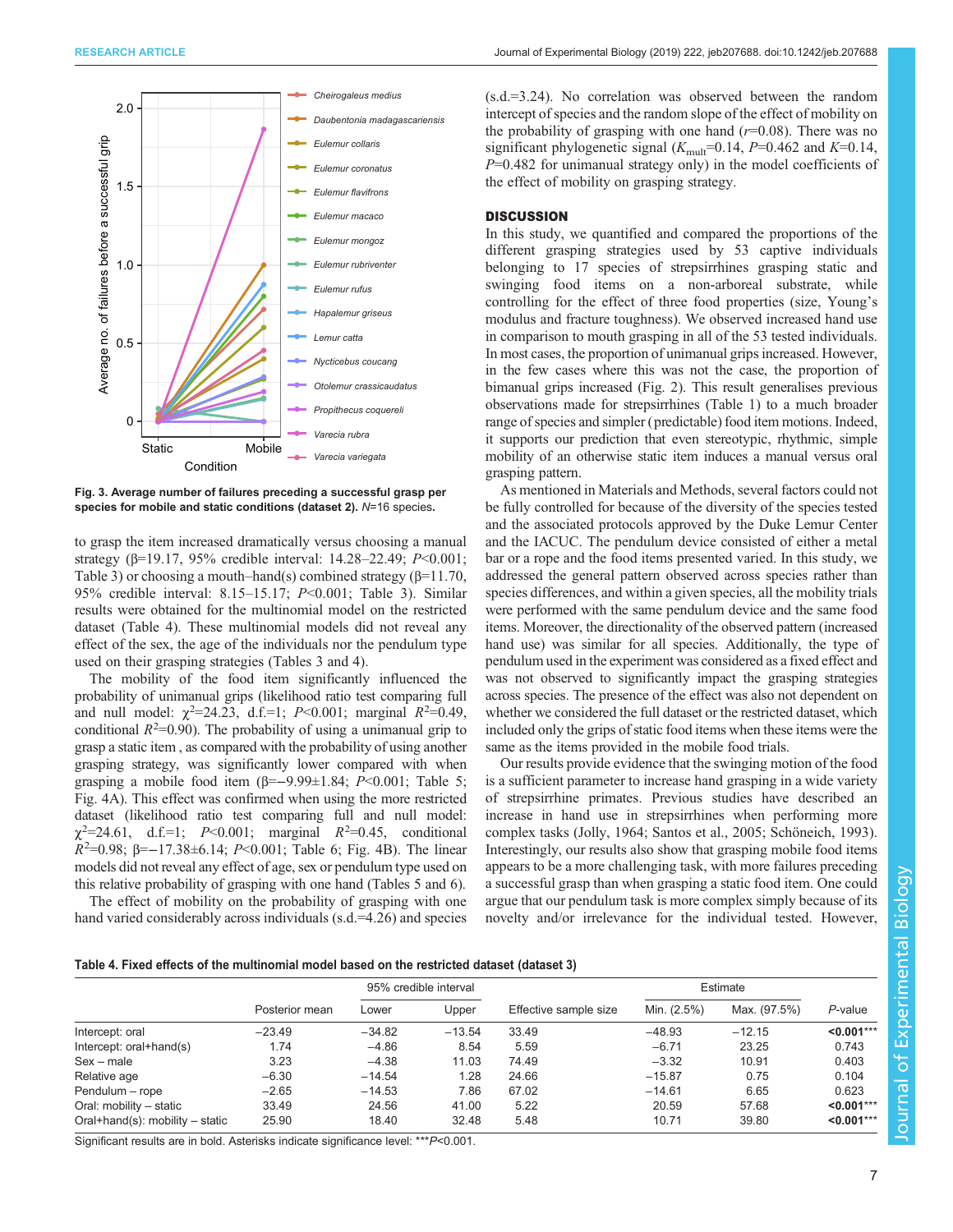<span id="page-7-0"></span>

|  | Table 5. Results of the effects of mobility, sex, age and pendulum type on the probability of grasping with one hand only based on the full dataset (dataset 1) |  |  |  |  |
|--|-----------------------------------------------------------------------------------------------------------------------------------------------------------------|--|--|--|--|
|--|-----------------------------------------------------------------------------------------------------------------------------------------------------------------|--|--|--|--|

|                                   |          |      | 95% confidence interval |         |                          |      |              | Estimate <sup>5</sup> |         |
|-----------------------------------|----------|------|-------------------------|---------|--------------------------|------|--------------|-----------------------|---------|
|                                   | Estimate | s.e. | Lower                   | Upper   | $\sim$                   | d.f. | P-value      | Min.                  | Max.    |
| Intercept                         | 8.01     | 1.86 | 5.20                    | 13.02   | $\overline{\phantom{0}}$ |      | -            | 6.32                  | 8.80    |
| Mobility <sup>1</sup> – static    | $-9.99$  | 1.84 | $-15.40$                | $-7.34$ | 24.23                    |      | $< 0.001***$ | $-10.90$              | $-8.25$ |
| Relative age <sup>2</sup>         | 0.58     | 0.45 | $-0.41$                 | 1.63    | 1.66                     |      | 0.198        | 0.36                  | 0.74    |
| Sex <sup>3</sup> – male           | $-0.89$  | 1.01 | $-3.37$                 | 1.27    | 0.83                     |      | 0.363        | $-1.50$               | $-0.33$ |
| Pendulum type <sup>4</sup> – rope | $-0.04$  | 1.62 | $-3.59$                 | 3.02    |                          |      | 1.000        | $-6.53$               | 2.70    |

Significant results are in bold. Asterisks indicate significance level: \*\*\*P<0.001. (1) Dummy coded with mobile being the reference category. (2) z-transformed to a mean of 0 and a standard deviation of 1. (3) Dummy coded with female being the reference category. (4) Dummy coded with rope being the reference category. Sample size is 1592 grasping events (549 unimanual grips), performed by 53 individuals belonging to 17 species. (5) Minimum and maximum model estimates derived by dropping levels of random effects one at a time.

compared with studies in captivity, increased proportions of hand use have also been reported in the wild where the presence of compliant substrates such as thin branches and wind may favour food mobility ([Alexander, 1991;](#page-8-0) [Schmitt, 1999](#page-9-0)).

From an evolutionary perspective, our results give some support to the idea that hand-grasping ability evolved under selective pressures associated with the predation of food items in motion. This is consistent with the ideas posited by [Cartmill \(1972](#page-9-0), [1974a,b\)](#page-9-0) and further elaborated by him ([Cartmill, 1992](#page-9-0)) as the NVP hypothesis. However, our results also show that a simple repetitive swinging motion of the experimental setup, which undoubtedly confers a more predictable trajectory to the food item than that expected for a living insect, is sufficient to explain increased hand use. Hence, it also provides some support for the idea that primates would use a manual prey capture strategy in

association with moving fruits. Indeed, a swinging motion such as the one used in this study may also be consistent with the movement of flowers or fruits located in the terminal branches and moving under the effect of the wind or other animal movements in the same tree. The fact that this effect was persistent across all species present in our dataset, including both nocturnal and diurnal species as well as insectivorous and non-insectivorous species, also supports this idea. Further experiments may be able to tease apart predation on live prey versus grasping of moving fruits and flowers using terminal branches in motion.

The absence of a significant phylogenetic signal on the effect of food mobility on grasping behaviour suggests that in the conditions considered here, closely related species of strepsirrhines do not have a more similar behavioural pattern compared with distantly related species. The absence of this type of phylogenetic signal was



**B B Fig. 4.** Estimated and observed probability of grasping food items with one hand for mobile and static conditions (datasets 1 and 3). Fitted model (conditional on age being an average, and based on sex and pendulum type manually dummy coded and then centred) for (A) the full model (dataset 1; blue; N=1592 grips performed by 53 individuals from 17 species) and (B) the reduced model (dataset 3; pink; N=350 grips performed by 33 individuals from 15 species), and 95% confidence intervals. The individual proportion observed for each category is also indicated, with the size of the dot corresponding to the number of events considered. Please note that lines are drawn for illustrative purposes; continuity between the two conditions is not assumed.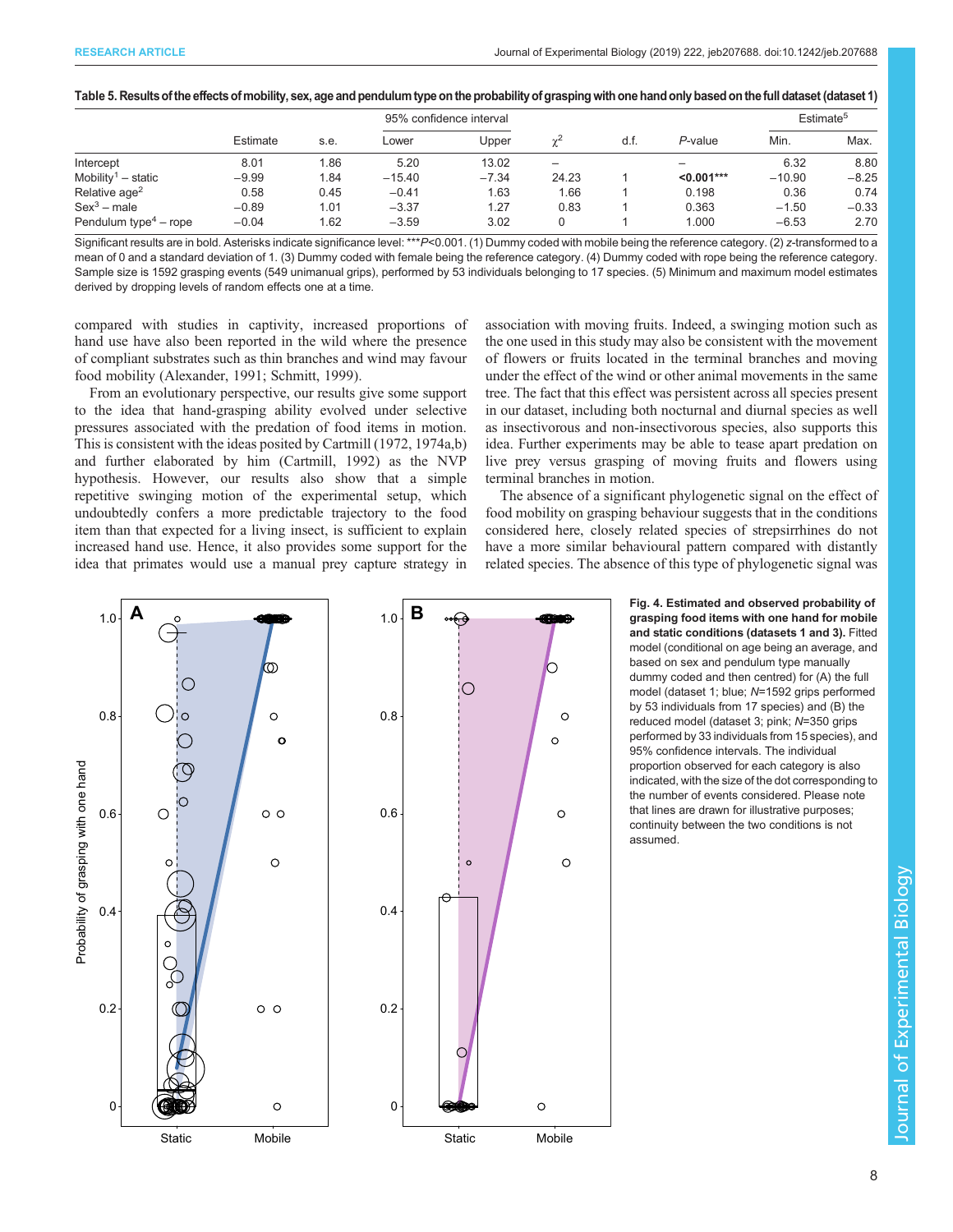#### <span id="page-8-0"></span>Table 6. Results of the effects of mobility, sex, age and pendulum type on the probability of grasping with one hand only based on the restricted dataset (dataset 3)

|                                |          |      |          | 95% confidence interval |                          |      |              |          | Estimate <sup>5</sup> |
|--------------------------------|----------|------|----------|-------------------------|--------------------------|------|--------------|----------|-----------------------|
|                                | Estimate | s.e. | Lower    | Upper                   | γ←                       | d.f. | P-value      | Min.     | Max.                  |
| Intercept                      | 13.09    | 5.00 | 8.31     | 31.20                   | $\overline{\phantom{0}}$ | -    |              | 9.64     | 15.74                 |
| Mobility <sup>1</sup> – static | $-17.38$ | 6.14 | $-43.31$ | $-11.55$                | 17.70                    |      | $< 0.001***$ | $-20.87$ | $-12.55$              |
| Relative age <sup>2</sup>      | 2.77     | 1.92 | $-1.92$  | 8.81                    | 0.76                     |      | 0.384        | 0.95     | 3.31                  |
| Sex <sup>3</sup> – male        | $-2.95$  | 3.03 | $-15.72$ | 4.64                    | 0.26                     |      | 0.608        | $-5.62$  | $-1.08$               |
| Pendulum type $4$ – rope       | $-3.08$  | 3.39 | $-13.89$ | 5.63                    | $-0.28$                  |      |              | $-8.13$  | 5.37                  |

Significant results are in bold. Asterisks indicate significance level: \*\*\*P<0.001. (1) Dummy coded with mobile being the reference category. (2) z-transformed to a mean of 0 and a standard deviation of 1. (3) Dummy coded with female being the reference category. (4) Dummy coded with rope being the reference category. Sample size is 350 grasping events (220 unimanual grips), performed by 33 individuals belonging to 15 species. (5) Minimum and maximum model estimates derived by dropping levels of random effects one at a time.

expected considering the fact that previous studies did not show any significant phylogenetic signal in grasping behaviour associated with small items [\(Fabre et al., 2018; Peckre et al., 2016](#page-9-0), [2019](#page-9-0)).

Because probabilities cannot exceed one, we expected to find a negative correlation between the random intercept of species and the random slope of the effect of mobility on the probability of grasping with one hand. Indeed, because of this ceiling effect, the probability of grasping mobile food with one hand cannot increase as much in species where the probability of grasping a static food item with one hand is already high. The observed absence of a correlation is probably due to the increased use of the bimanual strategy in some species [\(Fig. 2](#page-5-0)). A correlation between the random intercept of species and the random slope of the effect of mobility on the probability of grasping with the hands (unimanual or bimanual grip) is then suspected.

The relatively low sample size per species does not allow discussion of the species-level patterns in detail. The identification of potential primitive characters (manual grasping of mobile food in this case) is suggested by the presence of common grasping patterns in a large number of morphologically diverse species. Considering that strepsirrhines are thought to be more representative of early primates than anthropoids, even though they have their own evolutionary history leading to broad diversification of hand morphology and function, this study provides a comparative approach to understanding the evolution of hand grasping of food items in primates and potentially other tetrapod taxa [\(Fragaszy and](#page-9-0) [Crast, 2016; Pouydebat et al., 2008\)](#page-9-0).

Hand use for feeding is indeed present in many extant animal orders and is even thought to have been present in the first terrestrial vertebrates ([Whishaw and Karl, 2019\)](#page-9-0). However, most of the current studies only provide data on a restricted number of species, preventing discussion of evolutionary continuity in a comprehensive evolutionary framework [\(Iwaniuk and Whishaw,](#page-9-0) [2000](#page-9-0); [Whishaw and Karl, 2019](#page-9-0)). Interestingly, the two comparable studies that have been carried out in other tetrapod taxa point to the same result of an increase in hand use when grasping mobile food items (Monodelphis domestica and Rattus norvegicus: [Ivanco et al.,](#page-9-0) [1996](#page-9-0); Xenopus laevis: Anzeraey et al., 2017). Expansion of our tests to include additional tetrapod species would allow the observations on primates to be evaluated more broadly from a functional and evolutionary perspective.

#### **Conclusions**

Looking across a broad set of species within a clade to identify common grasping patterns is important for the identification of potential primitive characters. Our results show that even a simple repetitive swinging motion of the food was sufficient to initiate a profound change in food acquisition strategies by increasing hand

grasping in a wide variety of strepsirrhine primates. The swinging motion of our experimental setup undoubtedly conferred a more predictable trajectory to the food item than the motion expected for a living insect, providing some support for the idea that early primates used a manual prey capture strategy in association with both living insects and moving fruits.

#### Acknowledgements

We warmly thank Daniel Schmitt for his insightful comments and suggestions on an earlier version of the manuscript. We also thank three anonymous reviewers for their helpful comments that contributed to improve the quality of the manuscript. We thank all the staff at the Duke Lemur Center for all their help with data collection. E.P. thanks the ATM Collections Vivantes, MNHN, Paris, France, for funding. This is Duke Lemur Center Publication Number 1442.

#### Competing interests

The authors declare no competing or financial interests.

#### Author contributions

Conceptualization: E.P., A.-C.F.; Methodology: L.R.P., A.L., C.W., E.P., A.-C.F.; Software: L.R.P.; Validation: L.R.P., A.-C.F.; Formal analysis: L.R.P., A.L., A.-C.F.; Investigation: D.B., E.E., K.W., E.S., A.-C.F.; Resources: D.B., E.E., K.W., E.S., C.W., E.P., A.-C.F.; Data curation: L.R.P., A.L.; Writing - original draft: L.R.P., A.L., A.-C.F.; Writing - review & editing: L.R.P., A.L., C.W., E.P., A.-C.F.; Visualization: L.R.P., A.L.; Supervision: C.W., E.P., A.-C.F.; Project administration: C.W., A.-C.F.; Funding acquisition: C.W., A.-C.F.

#### Funding

This work was supported by the Fondation Fyssen and an H2020 Marie Skłodowska-Curie Actions fellowship [EU project 655694 – GETAGRIP to A.-C.F.], the National Science Foundation [BCS-1062239 to C.E.W.] and ATM Collections Vivantes, MNHN, Paris, France (to P.E.).

#### Supplementary information

Supplementary information available online at <http://jeb.biologists.org/lookup/doi/10.1242/jeb.207688.supplemental>

#### References

- Adams, D. C. [\(2014\). A generalized K statistic for estimating phylogenetic signal](https://doi.org/10.1093/sysbio/syu030) [from shape and other high-dimensional multivariate data.](https://doi.org/10.1093/sysbio/syu030) Syst. Biol. 63, 685-697. [doi:10.1093/sysbio/syu030](https://doi.org/10.1093/sysbio/syu030)
- Alexander, R. M. N. (1991). Elastic mechanisms in primate locomotion. Z. Morphol. Anthropol. 78, 315-320.
- [Anzeraey, A., Aumont, M., Decamps, T., Herrel, A. and Pouydebat, E.](https://doi.org/10.1242/jeb.159442) (2017). [The effect of food properties on grasping and manipulation in the aquatic frog](https://doi.org/10.1242/jeb.159442) Xenopus laevis. J. Exp. Biol. 220[, 4486. doi:10.1242/jeb.159442](https://doi.org/10.1242/jeb.159442)
- [Arnold, C., Matthews, L. J. and Nunn, C. L.](https://doi.org/10.1002/evan.20251) (2010). The 10kTrees website: a new [online resource for primate phylogeny.](https://doi.org/10.1002/evan.20251) Evol. Anthropol. Issues News Rev. 19, [114-118. doi:10.1002/evan.20251](https://doi.org/10.1002/evan.20251)
- [Baayen, R. H., Davidson, D. J. and Bates, D. M.](https://doi.org/10.1016/j.jml.2007.12.005) (2008). Mixed-effects modeling [with crossed random effects for subjects and items.](https://doi.org/10.1016/j.jml.2007.12.005) J. Mem. Lang. 59, 390-412. [doi:10.1016/j.jml.2007.12.005](https://doi.org/10.1016/j.jml.2007.12.005)
- [Barr, D. J., Levy, R., Scheepers, C. and Tily, H. J.](https://doi.org/10.1016/j.jml.2012.11.001) (2013). Random effects [structure for confirmatory hypothesis testing: Keep it maximal.](https://doi.org/10.1016/j.jml.2012.11.001) J. Mem. Lang. 68, [255-278. doi:10.1016/j.jml.2012.11.001](https://doi.org/10.1016/j.jml.2012.11.001)
- Bates, D., Mä[chler, M., Bolker, B. and Walker, S.](https://doi.org/10.18637/jss.v067.i01) (2015). Fitting linear mixedeffects models using lme4. J. Stat. Softw. 67[, 1-48. doi:10.18637/jss.v067.i01](https://doi.org/10.18637/jss.v067.i01)